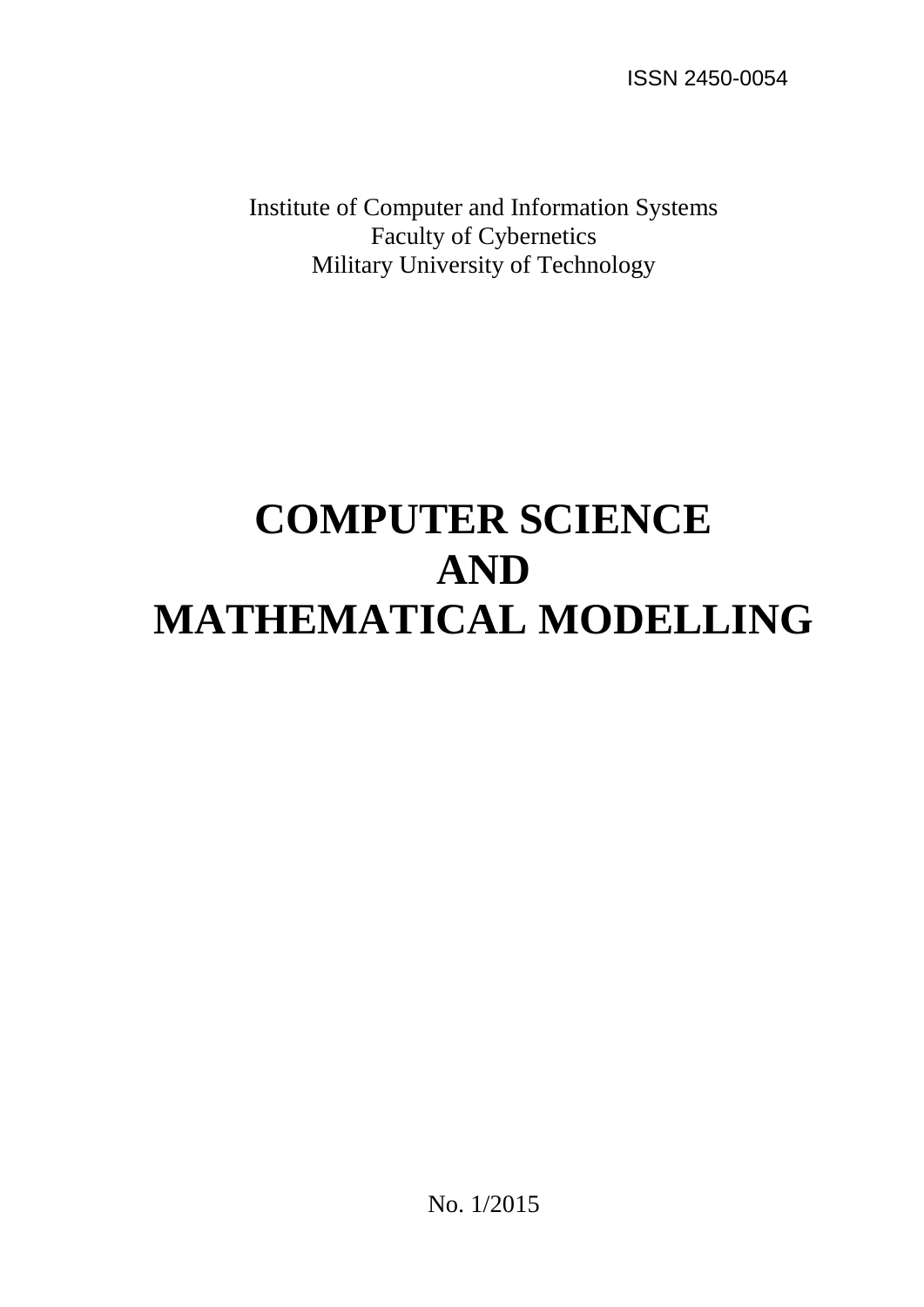### **COMPUTER SCIENCE AND MATHEMATICAL MODELLING**

#### **Editorial Office**

Institute of Computer and Information Systems Faculty of Cybernetics Military University of Technology 2 Kaliskiego Str., 00-908 Warsaw, Poland Phone: (48) 261 837 018 Fax: (48) 261 837 858 e-mail: csmm@wat.edu.pl http://csmm.wat.edu.pl

#### **Editor-in-Chief:** M. CHUDY **Deputies Editor-in-Chief:** Z. TARAPATA, P. KOSIUCZENKO **Technical Editor:** B. FEDYNA

#### **Co-editors**

R. ANTKIEWICZ Institute of Computer and Information Systems, Military University of Technology, Warsaw, Poland A. CHOJNACKI Institute of Computer and Information Systems, Military University of Technology, Warsaw, Poland L. KOWALSKI Institute of Mathematics and Cryptology, Military University of Technology, Warsaw, Poland M. KOJDECKI Institute of Mathematics and Cryptology, Military University of Technology, Warsaw, Poland A. NAJGEBAUER Institute of Computer and Information Systems, Military University of Technology, Warsaw, Poland T. NOWICKI Institute of Computer and Information Systems, Military University of Technology, Warsaw, Poland B. SZAFRAŃSKI Institute of Computer and Information Systems, Military University of Technology, Warsaw, Poland A. WALCZAK Institute of Computer and Information Systems, Military University of Technology, Warsaw, Poland K. WORWA Institute of Computer and Information Systems, Military University of Technology, Warsaw, Poland

#### **International Editorial Advisory Board**

A. AMELJAŃCZYK, Chairman, Military University of Technology, Warsaw, Poland J. GAWINECKI, Military University of Technology, Warsaw, Poland M. ZÁBOVSKÝ, Žilinská Univerzita v Žiline, Slovakia P.W. PACHOWICZ, George Mason University, Fairfax, USA A. BRUZZONE, University of Genoa, Genoa, Italy L. MACIASZEK, Macquarie University, Sydney, Australia

ISSN 2450-0054

COMPUTER SCIENCE AND MATHEMATICAL MODELLING is published twice a year. Its primary (reference) version is the paper version. COMPUTER SCIENCE AND MATHEMATICAL MODELLING is indexed in: http://baztech.icm.edu.pl/, http://indexcopernicus.com/